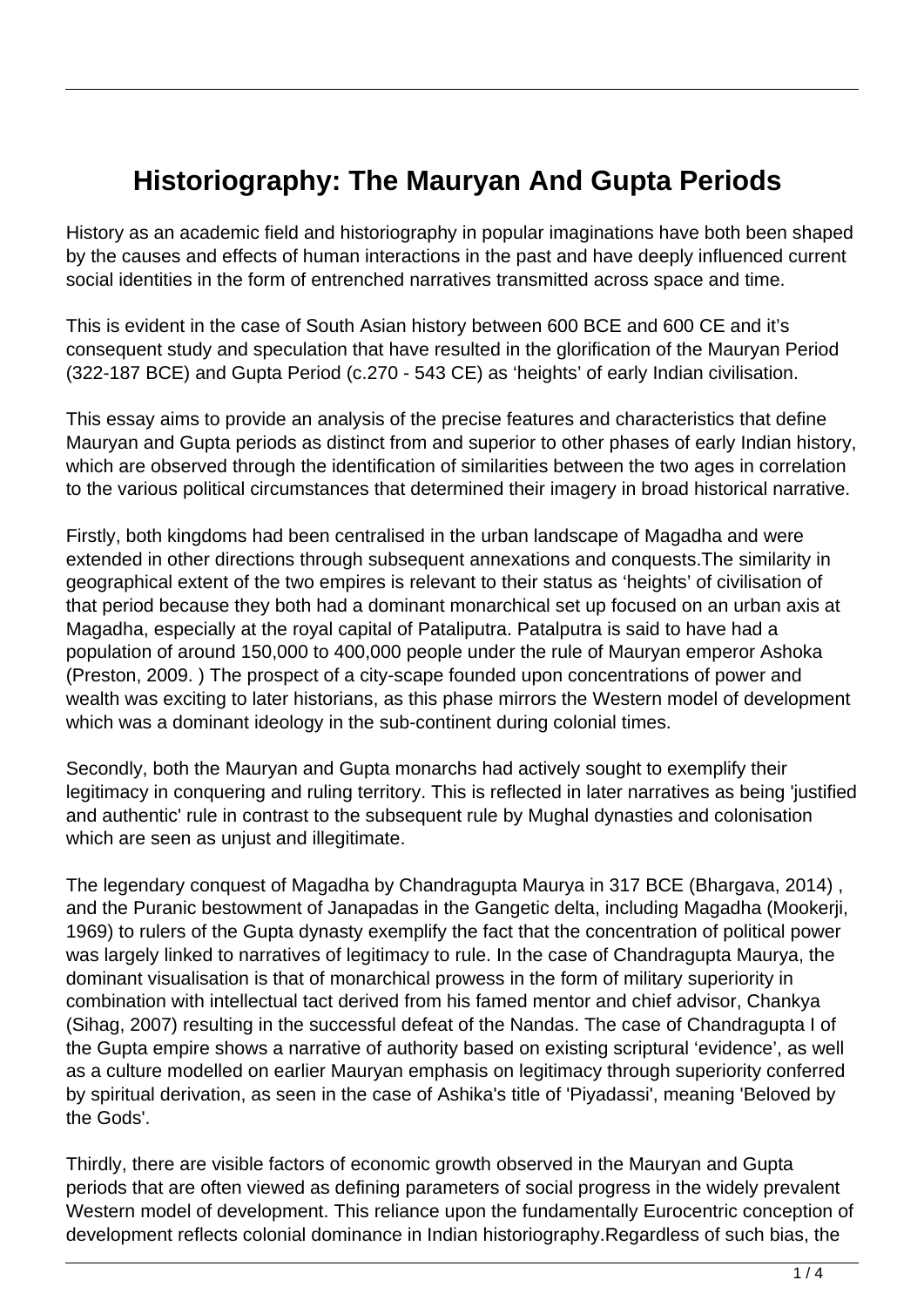broad nationalist narrative had based it's glorification of these periods on the fact that strides towards economic prosperity had occurred without the involvement of colonialism based on the 'White Man's Burden'.

These claims are supported by the fact that the Mauryan period had seen a rise in agricultural productivity, and combined with the strengthened internal peace and commercial networks, led to a staggering increase in the bulk of trade. The Arthashastra provides accounts of complex state structures intended to regulate and stabilise trade relations across regions. Such growth is seen to have been possible because of Chandragupta Maurya's successful political unification of the vast South Asian territory. (Bhargava, 2014)

Other aspects of 'development' observed in the Mauryan and Gupta periods include the setting up of complex administrative systems . For instance, the Mauryan Empire consisted of centralised authority in Magadha, which controlled provinces based on geographical division into Taxila, Ujjain, Suvarnagiri and Tosali; as well as a comprehensive ideology of the 'Rule of Law'.Meanwhile, the idea of 'protectorates' inbuilt in the Mauryan political system of structural federalism and simultaneous strengthening of Imperial power through creation of extensive trade networks and commerce are features of Colonial schools of thought that created a substantive impression of these 'civilisations' as being more 'Medieval' than 'Ancient'. This had significant implications for South Asian historiography, as it blurred the previously distinct epochs that formed the tripartite distinction between a 'Hindu-Buddhist' Ancient age, 'Muslim' Medieval age, and a '' modern age.

In the case of the Gupta empire, the terms of "Rashtra" and "Rajya" in the administrative context has trickled down over time and are still in relevant use. For instance, the term "Hindu Rashtra" has been used extensively by members of the "Rashtriya SwayamSevak Sangh" in their claim for religious nationalism, and the upper house of the bicameral parliamentary system in India is called the "Rajya Sabha" or "Council of States".

Fourthly, the ideological, philosophical and religious developments of the Mauryan and Gupta periods are heavily emphasised upon in the works of historians involved in the Indian movement for Independence, often in the tones of nostalgic reminiscence and romanticised pride in one's historical past. The philological mechanism that supports this idea is articulated Romila Thapar's preface to "India: Historical beginnings and concept of the Aryan" as follows -

" However, as happens in the interpretation of the past in periods of intense nationalism, there are also attempts to interpret the past in a manner that assists in supporting ideologies of identity in present times."

Thus, the depiction of Mauryan and Gupta periods as "Golden" epochs in the period of nationalist mobilisation in India can be seen as an attempt to define India's past in ways that combat Western notions of 'Oriental Despotism' and colonial bias.

The Mauryan period under the rule of Ashoka witnessed a distinct Secular shift, away from stringent impositions of Vedic Brahminism in the regions. The legacy of Ashoka's supposed spiritual transformation and conversion to Buddhism, enticed by the idea of non-violence, after the gruesome battle for Kalinga is a tale that was often used as rhetoric in the characterisation and development of the idea of "Ahimsa", ie, non-violence in the Indian Nationalist Movement. It is also seen in the seventh pillar edict of Ashoka that there existed four primary religious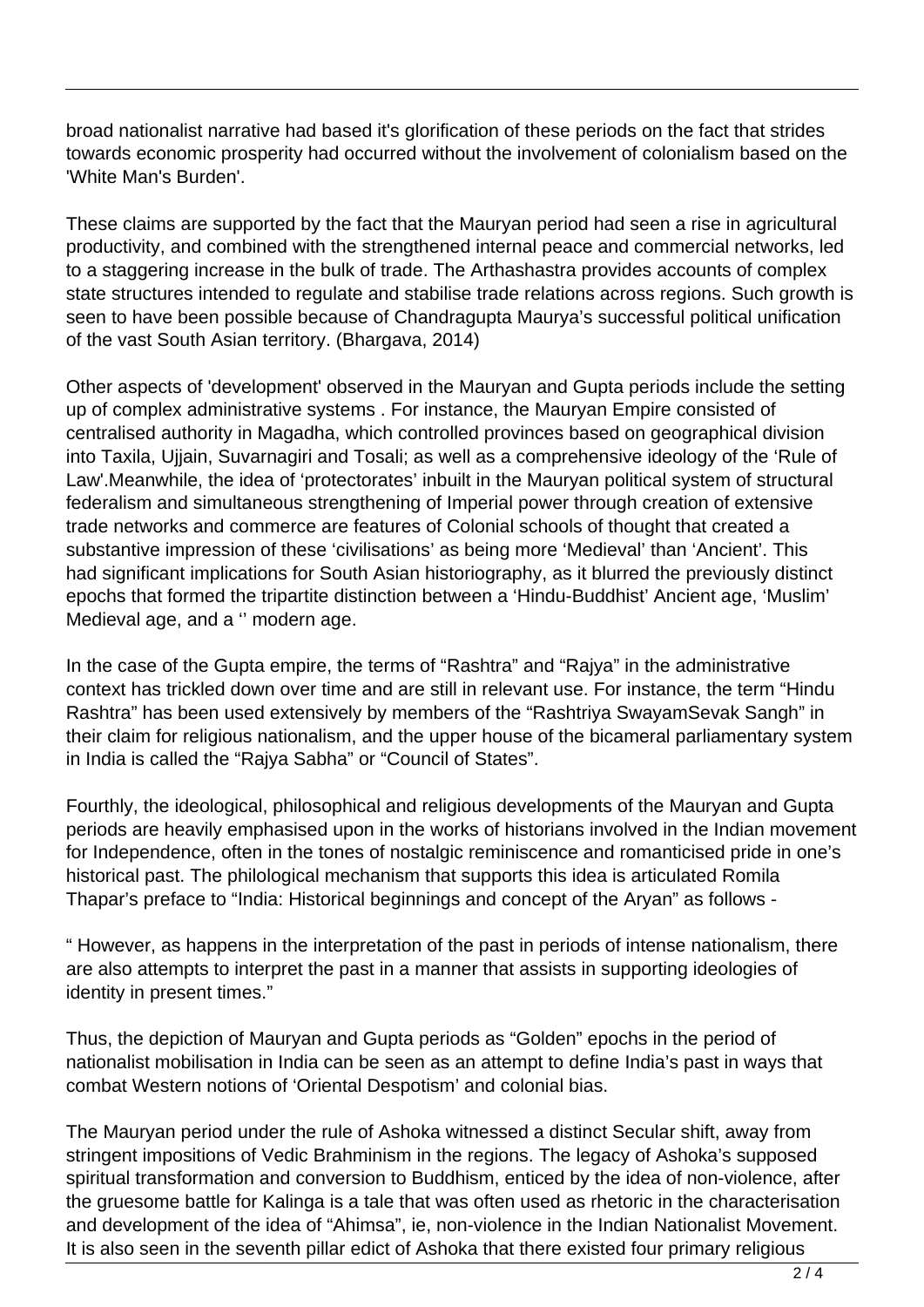groups in his empire - the Buddhist Sangha, the Brahmanas, the Nirgranthas (followers of Jainism) and the Ajivikas. (Bhargava, 2014).This ethos of secularism had resonated with Western historians, influenced by the Enlightenment movement.

The historian A.K Narain explains that Gupta monarchs were primarily Vaishnavites who were tolerant, and in many cases, supportive of heterodox religious movements outside the Hindu religious doctrines. This is also corroborated by the historian Radhamukund Mookerji in his book, "The Gupta Empire".

Fifthly, there is an observed similarity between the Mauryan and Gupta periods in that they were both preceded and succeeded by phases termed as 'Dark Ages', characterised by apparent stagnation in political and economic development, dismantled central power structures and a return to 'rural' ways of life in contrast to the highly urban nature of administration in the respective kingdoms. These circumstances may have created a high contrast between the period in which these Kingdoms existed and the periods of time surrounding them, thus creating space for bias in favour of exaggeration of the eminence of Mauryan and Gupta periods.

This idea is analysed by the historian Daud Ali as follows -

"Among these was a tendency to construct, drawing on earlier Orientalist scholarship, a 'glorious' age which acted as an originary moment in historical narratives. While there were differences among writers as to what empire or sub-period should hold this honour (typically the Mauryan or Gupta empires), an inevitable corollary of this idea required a subsequent period of political, economic or cultural decline."

There existed numerous tribal republics around the northern periphery of the Mauryan kingdom, predominantly in the hilly regions. They are viewed as having had a more primitive form of social organisation as compared to that of the later Mauryan empire. The period between the decline of Mauryan rule and the beginning of Gupta accent to central power has been regarded in the majority of related historiography, as a period of isolated rural life marked in almost binary contrast to the active urban and cosmopolitan nature of life under the Mauryan rule.The Gupta period, in all its glory, had begun it's decline from power as early as c.530 CE. This decline culminated in the 'Dark Ages' - a period of inactivity that lost all momentum that the rapid political and economic developments that the previous period had witnessed. The period immediately following the decline of the Gupta dynasty is regarded as a grey area, marking the slow transition between the 'Ancient' and 'Medieval'.

Finally, there is a correlation between the visions of grandeur and wealth that were admired by Western historians that were also observed in the Mauryan and Gupta periods. For instance, the glorification of 'Gupta Classical pattern' (Stein, 2008) is in direct relation to the rise of Neoclassicism in cultural, intellectual and aesthetic cognition, as part of the broader Enlightenment movement that deeply influenced Western scholars of South Asian history. The further intellectual, philosophical and academic developments by scholars such as the poet Kalidasa and scientist Aryabhatta in the Gupta period are greatly renowned.

In conclusion the comprehension of the Mauryan and Gupta periods as heights of early Indian civilisation in both Western and Indian historiography is based upon the aspects of 'modernisation' in the political, economic and religious spheres that are common to both empires. These include geographical extent, legacies of legitimacy, economic growth,